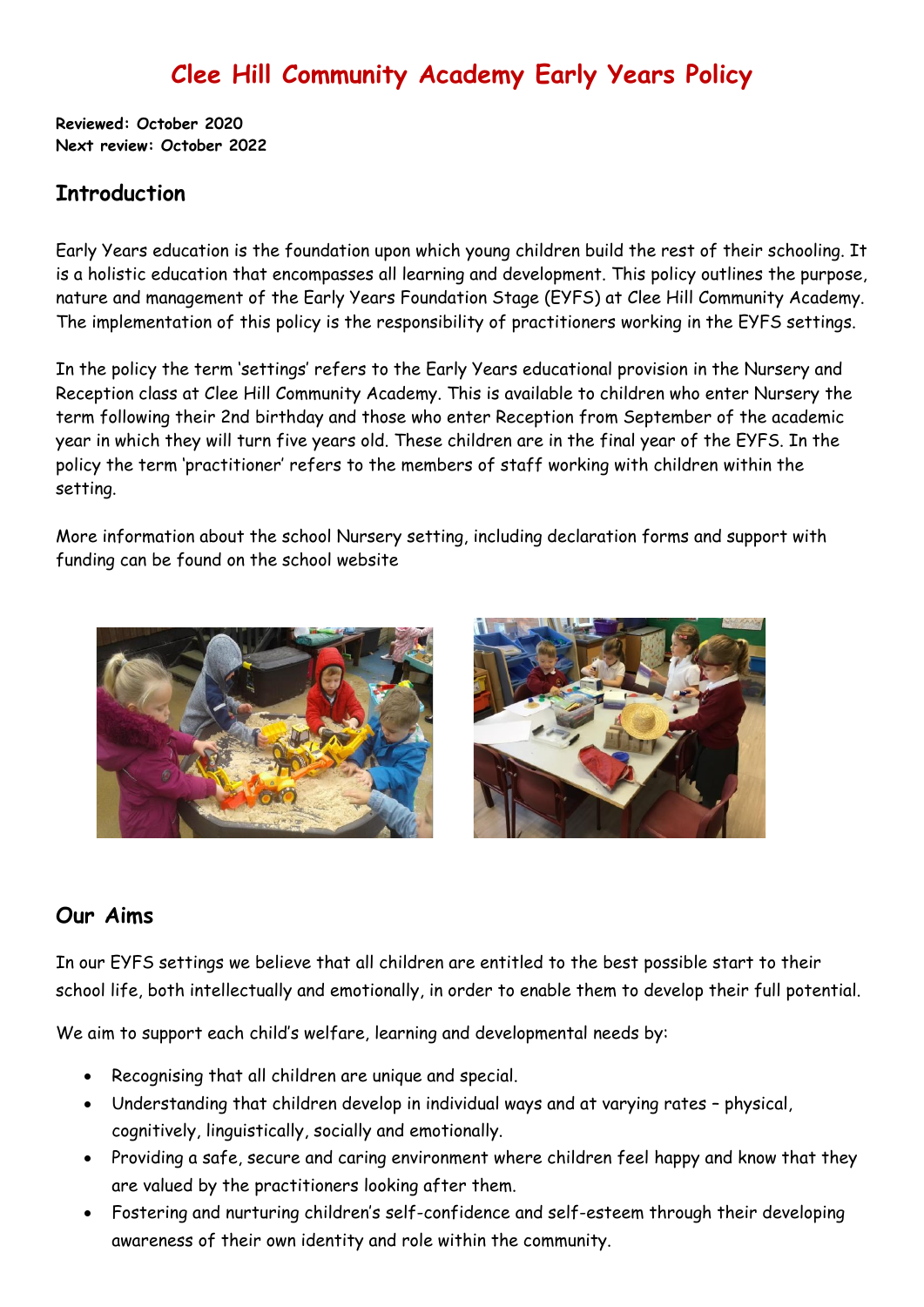- Teaching them to express and communicate their needs and feelings in appropriate ways.
- Encouraging children's independence and decision-making, supporting them to learn through their mistakes.
- Developing children's understanding of social skills and the values and codes of behaviour required for people to work together harmoniously.
- Supporting children to develop care, respect and appreciation for others, including those with beliefs, cultures and opinions which differ to their own.
- Understanding the importance of play in children's learning and development.
- Providing learning experiences in play which reflect children's personal interests and areas of curiosity in order to encourage and develop their natural desire, interest, excitement and motivation to learn.
- Providing experiences which build on children's existing knowledge and understanding in order to challenge, stimulate and extend their learning and development.
- Providing effective learning opportunities in a range of environments, inside and outside.

## **The Early Years Foundation Stage Curriculum (EYFS)**

Teaching in the EYFS setting is delivered in accordance with the Government's statutory document *"The Statutory Framework for the Early Years Foundation Stage" EYFS Early Adopter version (September 2020).* This document is a principled approach to Early Years education, bringing together children's welfare, learning and development requirements through four themes: **"A Unique Child", "Positive Relationships", "Enabling Environments with teaching and support from adults"**  and **"Learning and development" (Children Learn in Different Ways and at Different Rates)**.

The Curriculum is centred on 3 prime areas of learning:

- 1. Communication and Language
- 2. Physical Development
- 3. Personal, Social and Emotional Development

Providers must also support activities through 4 specific areas which strengthen the prime areas. These are:

- 1. Literacy
- 2. Mathematics
- 3. Understanding of the World
- 4. Expressive Arts and Design

### **Topics covered within Settings**

Nursery topics will change and evolve depending on children's interests and ideas.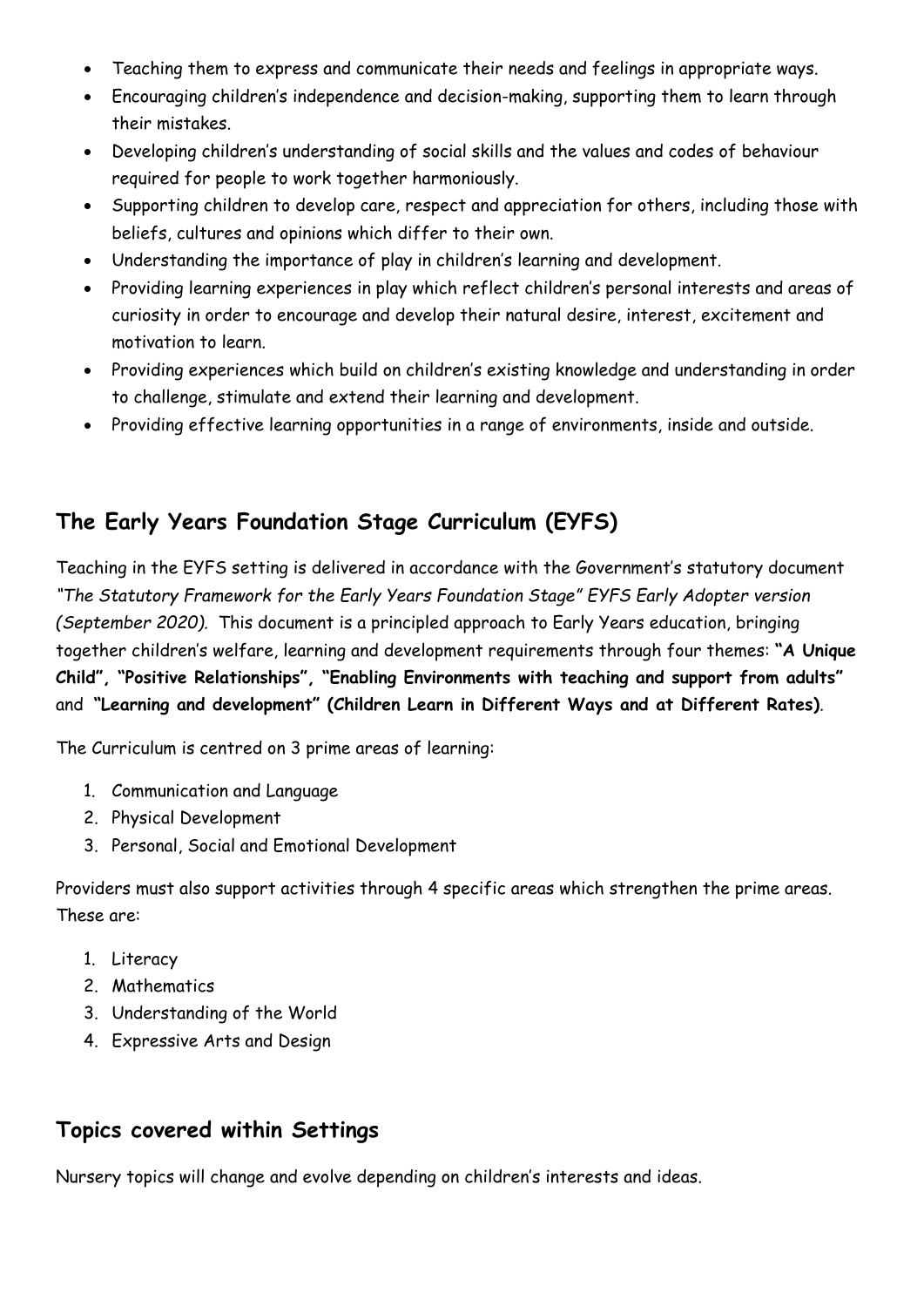| Reception Class Topics |              |  |
|------------------------|--------------|--|
| Cycle A (2020/21)      | Topic        |  |
|                        | Farming      |  |
| Autunn                 | " Fun"       |  |
| Spring                 | Bricks and   |  |
|                        | Mortars      |  |
|                        | Heroes who   |  |
| Summer                 | Help Us      |  |
| Cycle B (2021/2022)    |              |  |
| Autunn                 | Me Me Me     |  |
| Spring                 | Animal       |  |
|                        | Fair         |  |
| Summer                 | <u>Beach</u> |  |
|                        | Combers      |  |

## **Early Language Development**

Early language development is a very important aspect of the children's development and has a great impact on their future learning. In our early years setting we place a great deal of emphasis on the importance of this in order to ensure that the children reach their potential. Staff in the Early Years settings have undertaken training from a Speech and Language Therapist in the 'Early Talk' programme and we also have a member of staff who is ELKAN trained. One member of staff is also trained to provide Communication screening which was developed from the 'Stoke speaks out' initiative. This is used to identify delay in understanding and spoken language skills and the results enable us to plan appropriate interventions and measure progress .

We provide a language rich environment and the children participate in **'Talk4writing'** activities.

**Talk4writing'** is a way of supporting children's writing development. It develops their self-confidence as story tellers and improves their ability to write. This approach is undertaken throughout Clee Hill Academy from Nursery to Year 6.

In the Early Years, the children begin to learn the actions to stories that they listen to and become familiar with. They are able to follow a story map and will quite often begin to attempt their own story maps.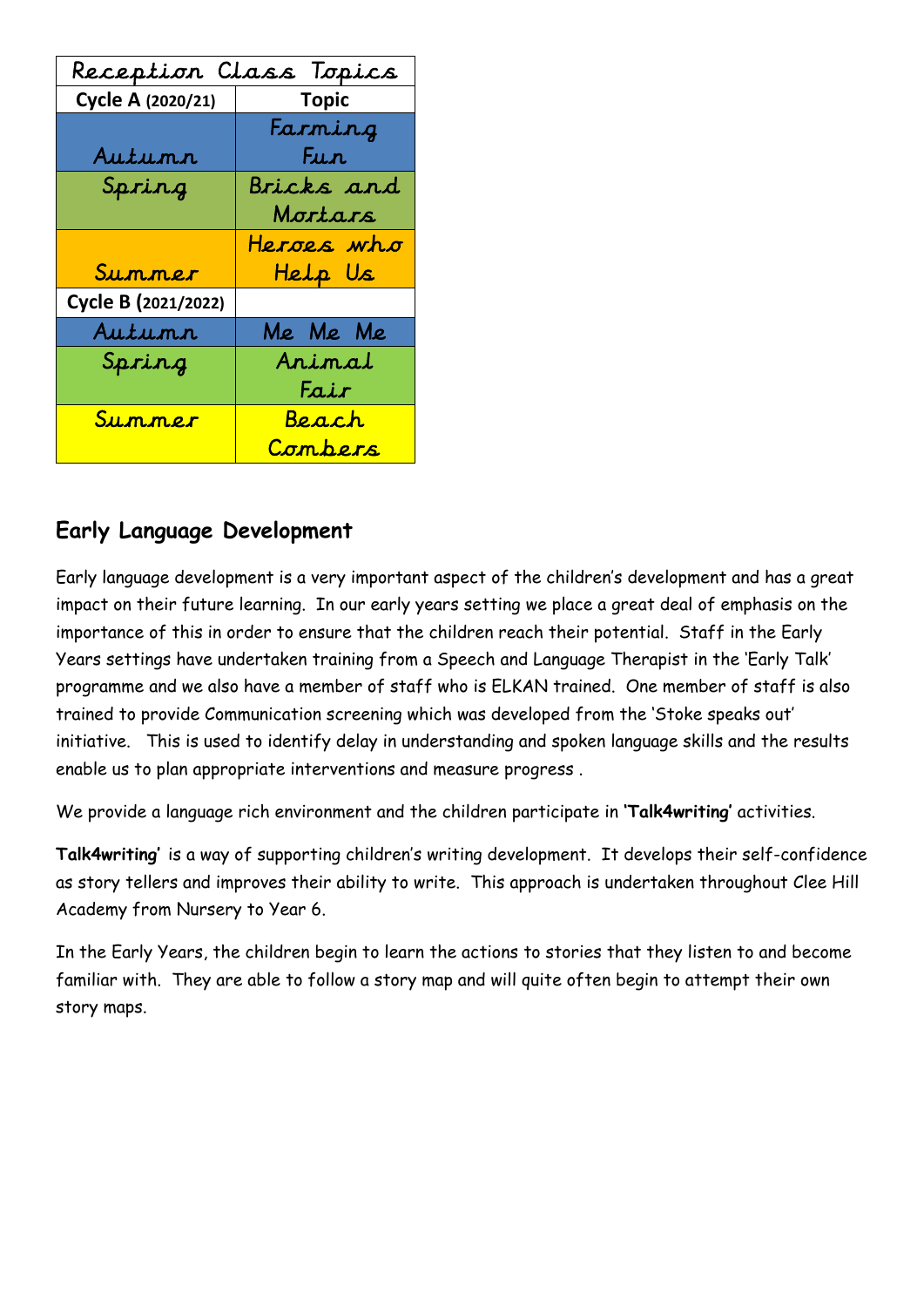A story map



The Talk4writing approach suggests the following list of books to promote good story telling skills and in our early year settings we use these book titles as a focus for language development.

| Nursery                                    | Reception                              |
|--------------------------------------------|----------------------------------------|
| Where's Spot? (Eric Hill)                  | Owl Babies (Martin Waddell)            |
| Dear Zoo (Rod Campbell)                    | The Gruffalo (Julia Donaldson)         |
| You choose (Pippa Goodhart/Nick Sharrat)   | Handa's Surprise (Eileen Browne)       |
| We're going on a bear Hunt (Michael Rosen) | Mr Gumpy's Outing (John Burningham)    |
| Brown Bear, Brown Bear, What do you see?   | Rosie's Walk (Pat Hutchins)            |
| (Bill Martin/Eric Carle)                   |                                        |
| Jasper's Beanstalk (Nick Butterworth/Mick  | Six Dinner Sid (Inga Moore)            |
| Inkpen)                                    |                                        |
| The Very Hungry Caterpillar (Eric Carle)   | Mrs Armitage on Wheels (Quentin Blake) |
| Hairy Maclary from Donaldson's Dairy       | Whatever Next (Jill Murphy)            |
| (Lynley Dodd)                              |                                        |
| Each Peach Pear Plum (Allan/Janet Ahlberg) | On the Way Home (Jill Murphy)          |
| Hug (Jez Alborough)                        | Farmer Duck (Martin Waddell)           |
| The Train Ride (June Crebbin)              | Goodnight Moon (Margaret Wise Brown)   |
| Come on, Daisy (Jane Simmons)              | Shhh! (Sally Grindley)                 |

### **Facilitating Learning**

During the Early Years we facilitate learning through a timetable that integrates:

- Whole group rich, active teacher led learning experiences.
- Linked learning that includes child led play which adult facilitate and orchestrate. In enabling learning, we reflect on the different ways that children learn and implement these in our practice.
- Continuous provision which includes child led play where adults develop key skills and facilitate and scaffold learning.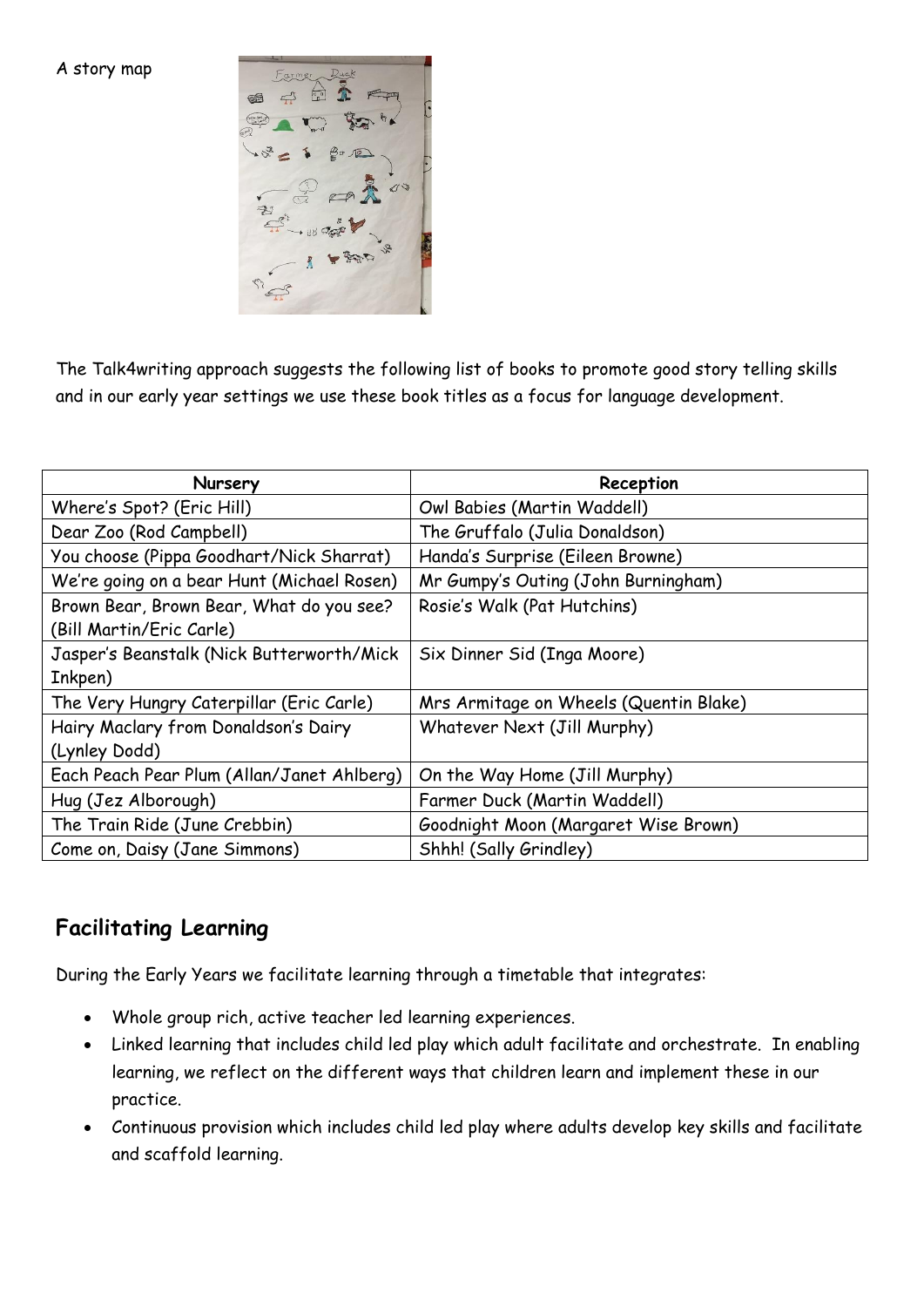#### **The Achievosaurs**

We encourage the children to think and talk about the skills they are using when they are learning such as creating and thinking critically, playing and exploring and active learning. We introduce the Achievosaurs to the children to help them relate to these skills in a creative way. The children are awarded an Achievosaurs certificate and are sometimes able to take the dinosaur home for the night.



**Daily timetable in Nursery:- This is a guide as times and activities change daily depending on different children in the setting. Below shows what we expect to cover in a day both inside and outside.**

| $9.10 - 10.35$  | Registration and who is here today?<br>During this session we will have child initiated<br>learning with staff supporting, encouraging,<br>questioning (where appropriate) and observing<br>children in self chosen activities.<br>We have a short focus activity and/or a story<br>or rhymes and some adult directed activities<br>and games. |
|-----------------|------------------------------------------------------------------------------------------------------------------------------------------------------------------------------------------------------------------------------------------------------------------------------------------------------------------------------------------------|
| 10.35 am        | Snack and chat                                                                                                                                                                                                                                                                                                                                 |
| 10.50-11.50     | During this session we will have child initiated<br>learning with staff supporting, encouraging,<br>questioning (where appropriate) and observing<br>children in self chosen activities.<br>We have a short focus activity and/or a story<br>or rhymes and some adult directed activities<br>and games.                                        |
| $12.00 - 12.45$ | Lunchtime                                                                                                                                                                                                                                                                                                                                      |
|                 | During this session we will have child initiated<br>learning with staff supporting, encouraging,                                                                                                                                                                                                                                               |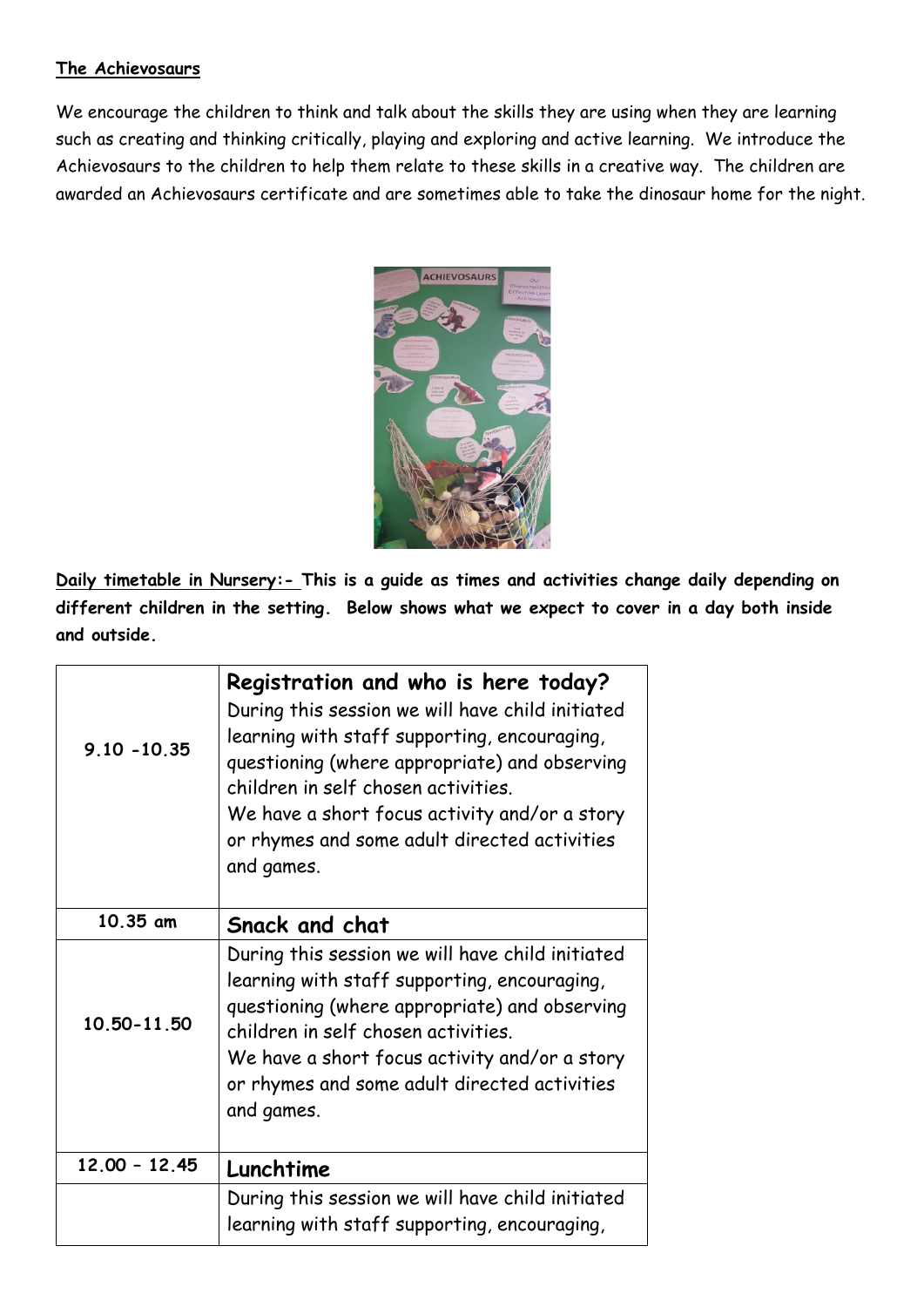| $12.45 - 2.30$ | questioning (where appropriate) and observing<br>children in self chosen activities.<br>We have a short focus activity and/or a story<br>or rhymes and some adult directed activities<br>and games. |
|----------------|-----------------------------------------------------------------------------------------------------------------------------------------------------------------------------------------------------|
| $2,30 - 3,00$  | Tidy up time, story and/or songs                                                                                                                                                                    |

#### **Daily timetable in Reception:-**

| <b>Class 1 (Reception) Timetable</b> |                                   |  |
|--------------------------------------|-----------------------------------|--|
| Time                                 | Lesson                            |  |
| $8.50$ am – 9am                      | <b>Register/Morning Maths</b>     |  |
| $9am - 9.30am$                       | Letters and Sounds (Phonics)      |  |
| $9.30$ am - 10.05am                  | <b>Literacy Focus</b>             |  |
| $10.05$ am – 10.30am                 | Snack Time/Outside breaktime      |  |
| $10.30$ am - 10.45am                 | <b>Guided Reading/Storytime</b>   |  |
| $10.45$ am – 12.00pm                 | Maths Focus/Child Initiated       |  |
| $12.00pm - 1pm$                      | Lunch and Play Outside            |  |
| $1pm - 1.10pm$                       | Register                          |  |
| $1.10pm - 1.30pm$                    | <b>Focused Task</b>               |  |
| $1.30pm - 2.40pm$                    | <b>Child Initiated Activities</b> |  |
| $2.40pm - 2.55pm$                    | Outside breaktime                 |  |
| $2.55$ pm – 3.05pm                   | Home time routine/Story/singing   |  |

## **Enabling Environments**

We recognise that the environment plays a key role in supporting and extending the children's development. The settings are organised to allow children to explore and learn fluidly, securely and safely. The Nursery and Reception classrooms have discrete learning areas, where the children are able to find and locate equipment and resources independently. Both settings have enclosed outdoor areas and the children are able to free-flow between the indoor and outdoor spaces. The children are encouraged to use equipment fluidly by moving equipment and resources throughout the areas to promote creative thinking. We actively encourage children to use writing, maths and reading resources in all areas of learning.

The areas we provide are: Reading, Phonics, Storytelling, role play, maths, creative, construction, technology, writing, small world.





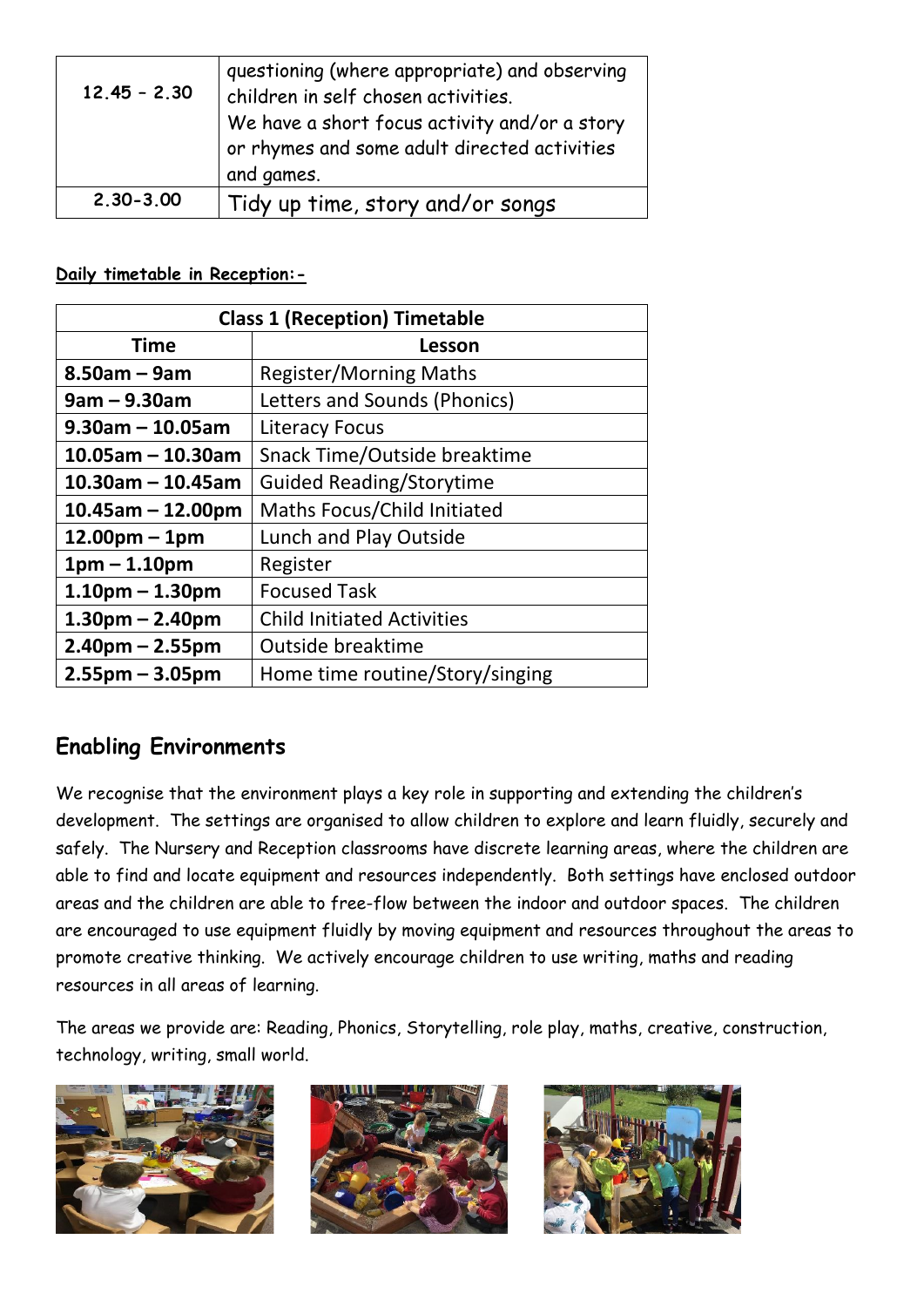

### **Planning, Observation and Assessment**

The EYFS framework and Development Matters provide a long term plan to follow and ensure that all the Early Learning Goals are covered throughout the academic year.

We adopt a case study approach to planning, learning and assessment. Regular ongoing assessment is an essential aspect of the effective running of the EYFS setting. Regular, planned and focused assessments are made of children's learning and individual needs. A record of each child's progress in all areas of their learning is kept by retaining and filing their assessment data.

The main EYFS assessment method is through practitioners' observations of children in different teaching and learning contexts, including both adult focused and child initiated activities. Observations take place on a daily basis (both formally and informally) and these are recorded in different formats eg post-it notes, photographs, narrative form, EYlog, annotation of children's work.

Weekly planning of challenging, achievable activities and experiences which extend the children's learning towards their next steps (which are informed by the children's assessments) is completed by the teachers and discussed with all practitioners. Planning is displayed within the settings.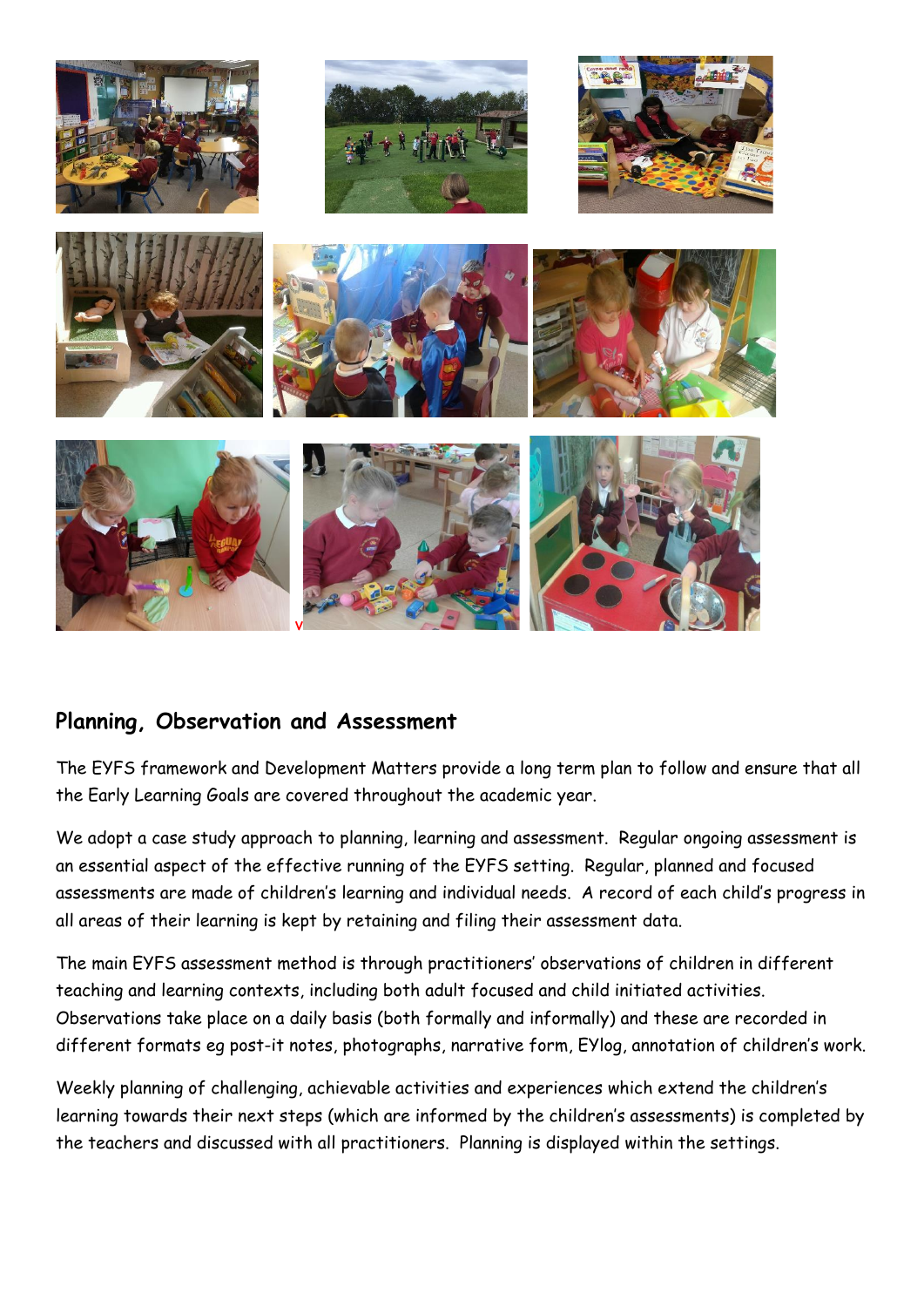## **Parents as Partners**

We recognise the importance of establishing and maintaining positive relationships with parents and carers and that, together, we can have a significant impact on children's learning and development. Informal chats, between parents/carers and practitioners, at the beginning and end of the day are an invaluable way of parents sharing their unique knowledge of their child, providing further insight into their child as an individual. This supports us in establishing interesting and stimulating learning experiences, responding to children's needs and interests. Parents/carers are kept informed of what is happening in the settings through Class Dojo, reading records and termly parent interviews. The Summer Parents interview for Reception children is an extended period of time and it provides an excellent opportunity for both parents and practitioners to share information about children's development and to make judgements of the child's progress within the Early Learning Goals. At the end of each Academic year parents receive a formal report informing them of their child's progress.

Whole school weekly newsletters are sent home, these include information of class Writing Rocket of the week and children who have achieved Praise Certificates.

Parent Workshops are usually held termly to provide parents/carers with information regarding the teaching and acquisition of Phonic skills, Maths and Writing. These are very practical sessions and the parents undertake activities alongside their children. With Covid 19, parent workshops have currently been postponed, however information for parents is readily available on the website.









The settings have a friendly, "open door" ethos and practitioners are available to talk to parents/carers at the beginning and end of the day. A senior member of Staff greets all children and parents/carers at the gate every morning and this provides a daily, instant point of contact. Parents are always welcomed into school and encouraged to discuss any concerns they might have.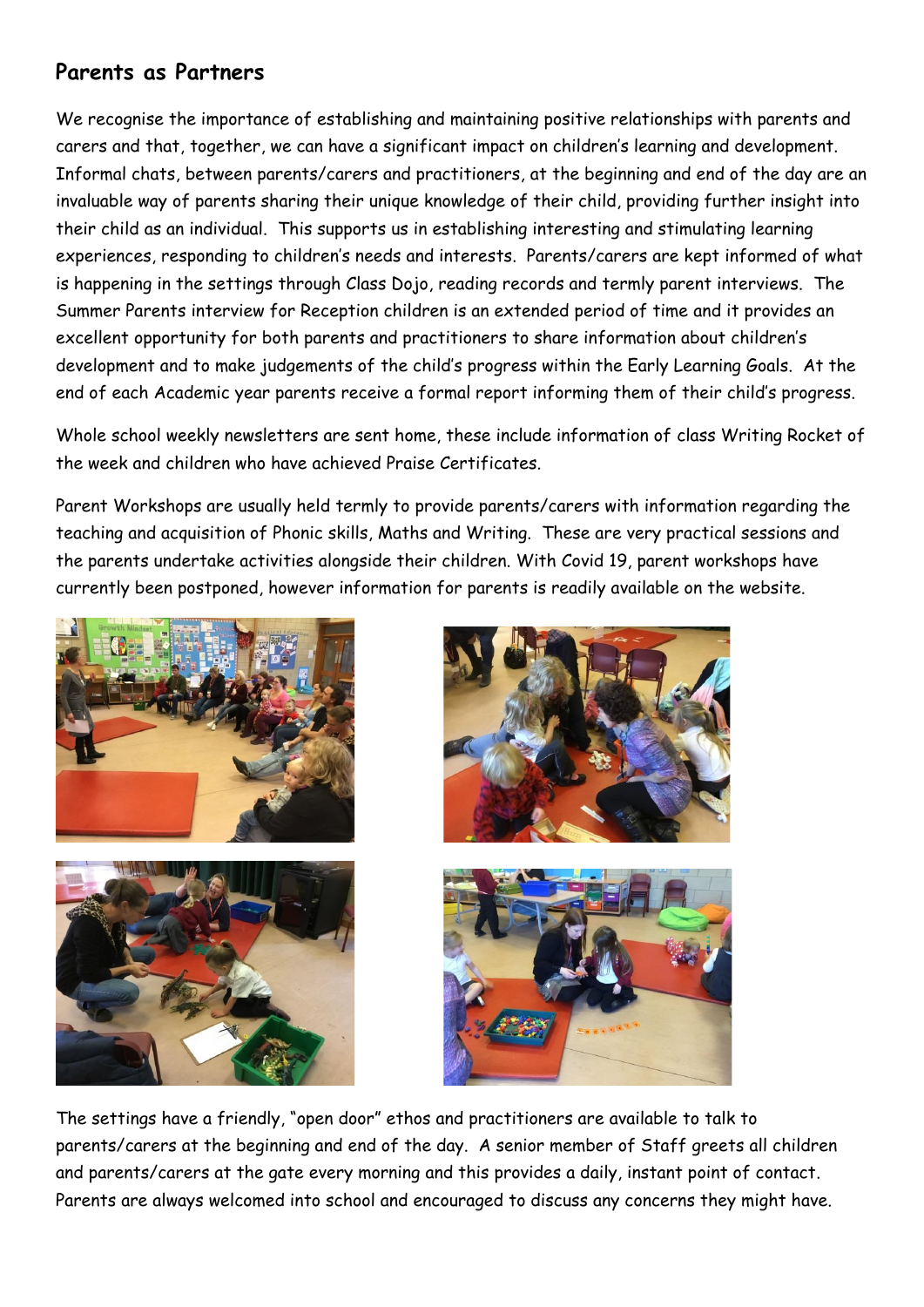In Nursery parents are able to view children's learning journeys online and see what their children are doing in the setting. They can also send their own observations and photos from home to the setting to contribute the learning journey.

### **Admissions and Induction**

#### **Nursery**

Our nursery admits children after their second birthday. All children of **three** and **four** years old are eligible for up to 15 hours of free early years provision each week, for up to 38 weeks of the year. Some **two** years old, depending on their family circumstances, are entitled to up to 15 hours of free early years provision each week for up to 38 weeks of the year, starting the term after they are 2. This is called 24U. *(See Nursery Admissions Booklet for more information)* 

#### <http://chcacademy.co.uk/nursery>

During the first few days parent/carers are welcome to stay with their children. Children and parent/carers are introduced to their key worker. We strive to ensure that each child's introduction to Nursery is a positive experience for both children and their parent/carer.

#### **Reception**

We provide full-time Early Years education for children in Reception Year. This is for children who enter school from September of the academic year in which they will turn five years old.

Before they start the setting, all children are offered a series of visits during the summer term – they are invited to attend on every Monday afternoon during the second half term and this also includes having lunch in the dinner hall. The purpose of these visits is for the children to meet their new practitioners and start to become familiar with the environment. Children who attend our Nursery setting join the Reception class once every two weeks to participate in a Child Initiated session with the other children. These children are accompanied by a member of staff from Nursery. Practitioners, with parental permission, will also go to visit the children in their current pre-school setting.

In the first half of the summer term parents and children are invited to spend an afternoon in the setting. This provides an opportunity for practitioners and parents to share information and for the children to become familiar with the environment and resources. It also provides parents with the opportunity to observe the relaxed, happy and productive environment in action. From September children attend the setting full-time, though parents can opt for their child to attend part time should they see fit.

## **Equal Opportunities**

We value all or our children as individuals, irrespective of their ethnicity, culture, religion, social circumstances, ability or gender. We provide all children with the opportunity to experience a